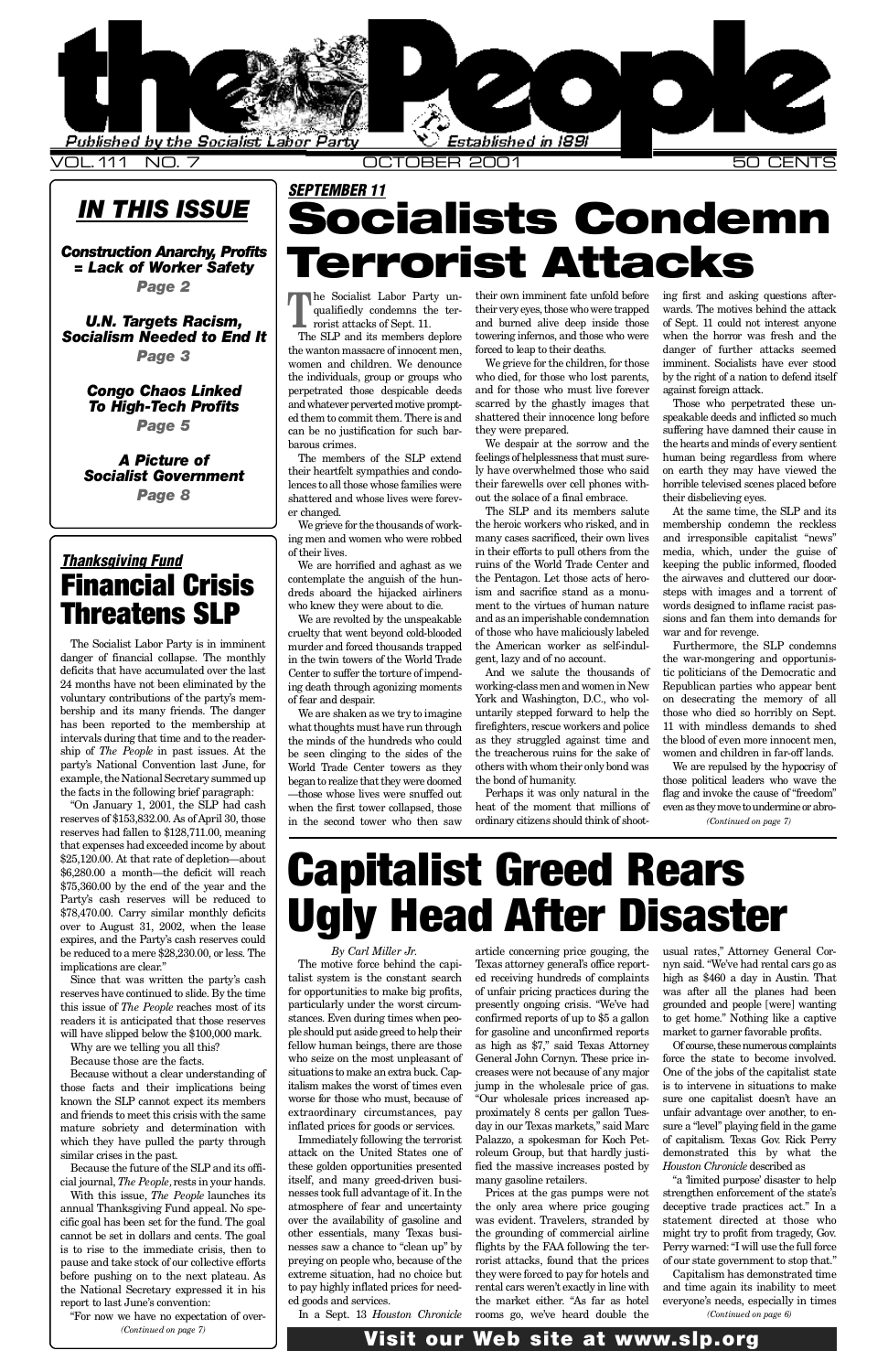*Why does the SLP lay such stress on the difference between "reform" and "revolution"?*

The SLP lays the greatest stress on differentiating between "reform" and "revolution" because if this difference is not understood by the American workers, they will surely be sidetracked from their historic mission by reform, and thus led to their undoing.

Reform means patchwork, tinkering with externals without changing the internal mechanism. It is an attempt to cope with the *effect* without touching the *cause*.

Revolution, on the other hand, means a thoroughgoing internal change. It means the complete elimination of the cause of the evils complained of, and the creation of a new social organization.

To illustrate with a simple parable: Suppose we all lived in a structure that some of us believed was beyond repair and should be replaced by a new, soundly constructed building. Suppose we called in some engineers who, after making a careful inspection, reported that the foundation was rotten through and through, that the whole building was hopelessly infested with vermin, that it should be condemned without delay and that the occupants should be removed for their own safety.

Suppose, then, that some of the occu-

pants of the dilapidated building raised their voices and denounced the engineers as "alarmist" and their supporters as "malcontents." Suppose they called instead for some plumbing repairs, a new paint job and a little plastering patchwork.

These voices, calling for external changes only, are the voices of reform. The demand for a solid new structure is the demand for revolution.

The parable is not far fetched. Capitalism today rests on a foundation that is rotten through and through. It is beyond repair, and to prolong its existence is to run the terrible risk of atomic war or environmental catastrophe. Yet that is what reforms tend to do prolong the existence of capitalism. They raise the false hope that somehow capitalism can be made tolerable for the workers and they divert attention of inquiring minds from the only real solution, i.e., the dismantling of capitalism and the building of socialism.

The image of President Bush standing at the edge of the devastation where the twin towers of the World Trade Center once stood, and of his hailing the heroism of construction and rescue workers who were working to clear away very dangerous debris and to find survivors, brought to mind a front page article from the *Dallas Morning News* of Sept. 9, just two days before the tragic events of Sept. 11.

> "Revolution," wrote Ferdinand Lassalle, "means transmutation, and a revolution is, accordingly, accomplished wherever...an entirely new principle is substituted for what is already in effect. A reform, on the other hand, is effected in case the existing situation is maintained in point of principle, but with a [supposedly] more humane...working out of this principle."

One final point. When a society has reached the stage of putrescence that outmoded capitalism has achieved today, reforms become concealed measures of reaction that tend to palsy the striking arm of labor, and confuse and delude the workers. When a revolution is pending, as De Leon reminded us, and for whatever reason is not accomplished, reaction is the alternative.

Today, of course, the alternative is even worse. Despite the highly touted Clean Air Act reform of 1990, for example, we now face the threat of global warming. Despite the Soviet collapse of 10 years ago, the world still bristles with nuclear missiles and we still face the threat of nuclear conflagration. A social order that demands such a life support system to keep itself alive is a threat to all of humanity. Pull the plug!

#### *By B.B.*

In that article, *Morning News* staff writer Katherine Yung reported on hazardous working conditions in the construction industry in Texas, the state where President Bush presided as governor for nearly six years.

What Yung found is that 151 construction workers died on the job in Texas last year, and that 1,206 lost their lives at construction sites in the state over the last 10 years. What she concluded is that construction workers in Texas are more likely to die while at work than are construction workers in any other state. The fatality rate among construction workers in Texas is the highest in the country.

Construction work fatalities affect primarily Hispanic immigrant workers. Many have gravitated towards the construction trade, partly because of the low skill and language requirements, but also because the prospects for steady employment seemed certain in what appeared to be an insatiable construction boom over the past decade. Indeed, Hispanic workers make up 46 percent of the construction workforce, not including undocumented workers. Texas "would fall on its face" if it were not for these workers, according to an authoritative source.

"In sharp contrast to a decline nation-

ally, fatalities set a record last year, jumping 26 percent from 1999 and 5.6 percent ahead of the 1998 peak." The rate, which incidentally does not cover maiming and debilitating injuries, makes the Texas' "rate about 50 percent higher than the national rate."

Concern among industry "regulatory" bodies was summed up by John Miles, Texas OSHA's top official, who described declining safety as "atrocious." He should know. Such agencies have, at best, glossed over conditions in an industry woefully lacking in safeguards for workers.

Indeed, construction site inspections are down by one-third from a decade ago, and those that are made are "focused on larger companies, which generally have better safety records than the smaller contractors."

Texas OSHA operates in a token capacity with a skeletal staff of 158 inspectors, no more than it had in 1992. Safety citations today are described as "rare" in comparison to 1990, when 5,000 citations were issued to companies that failed to post safety guidelines.

Miles declared that "there's no way you can be on every job site," adding "OSHA needs to make sure cases it does tackle will stand up in court, if necessary." He claimed that they are now pushing quality rather than quantity. Refuting this, Danny Tilley, executive vice president of the AFL-CIO's Texas Building and Construction Trades Council, countered, "Nobody's enforcing the OSHA laws," an observation that is endemic to this body.

Underlying the lack of enforcement is not only the parsimonious character of the capitalist state in funding the oversight bureaucracies that are supposed to assure safe workplaces, but the general anarchy that exists within the industry. Domestic construction consists of innumerable fly-by-night cockroach capitalists who, in turn, employ innumerable fly-by-night subcontractors.

# <span id="page-1-0"></span>**Construction Anarchy, Profits Behind Lack of Worker Safety**

Between the two rages an incessant war over their contractual obligations, and workers' safety is frequently ignored.

Large, more capital-intensive contractors engaged in commercial and institutional construction are concerned about safety, but not out of love and concern for workers' lives. On-the-job injuries and deaths cut into their profit margins. "A single death can cost a contractor \$900,000 to \$1 million, estimates David Bilbo, a professor of construction science at Texas A&M University," the *Morning News* reported.

Concern for profit, and scoring political points among Latino residents more than that of human life, is what is motivating the Texas state legislators to consider "expand[ing] worker rights" "Each serious construction accident affects 65 people, from coworkers and family members to lawyers and insurance managers."

Workers' safety in the construction industry has never been what it should be under the tyranny of capitalist production and its economic dictatorship over the working class. How can it be when profit is the primary consideration?

What a rational society demands is production for use and democratic control over the conditions of the workplace. That can only be realized with the socialist reconstruction of society along the lines called for by the Socialist Labor Party. When established, it will be the job of the democratically elected members of the construction industry's Socialist Industrial Union Congress, a functioning part of production itself, to create the conditions for construction workers' safety. The profit system will enter the museums as an incredible curiosity that future generations will find as incomprehensible as capitalists today find production for use.

## **Do You Belong?**

Do you know what the SLP stands for? Do you understand the class struggle and why the SLP calls for an end of capitalism and of its system of wage labor? Do you understand why the SLP does not advocate reforms of capitalism, and why it calls upon workers to organize Socialist Industrial Unions?

If you have been reading *The People* steadily for a year or more, if you have read the literature recommended for beginning Socialists, and if you agree with the SLP's call for the political and economic unity of the working class, you may qualify for membership in the SLP. And if you qualify to be a member you probably should be a member.

For information on what membership entails, and how to apply for it, write to: SLP, P.O. Box 218, Mountain View, CA 94042- 0218. Ask for the SLP Membership Packet.

### **Read the Paper That's** In a Class by Itself. **The Working Class.**

### Read the People.

#### the People **P.O. Box 218, Mountain View, CA 94042-0218**

❑ **\$2 for a 6-month subscription;** ❑ **\$5 for a 1-year sub** ❑ **\$11 for a 1-year sub by first-class mail**

| NAME -                                                                      | $PH(ONE \_$          |  |
|-----------------------------------------------------------------------------|----------------------|--|
|                                                                             | A PT                 |  |
|                                                                             | $CITY$ $STATE$ $ZIP$ |  |
| Make check/money order payable to The People. Allow 4-6 weeks for delivery. |                      |  |
|                                                                             |                      |  |



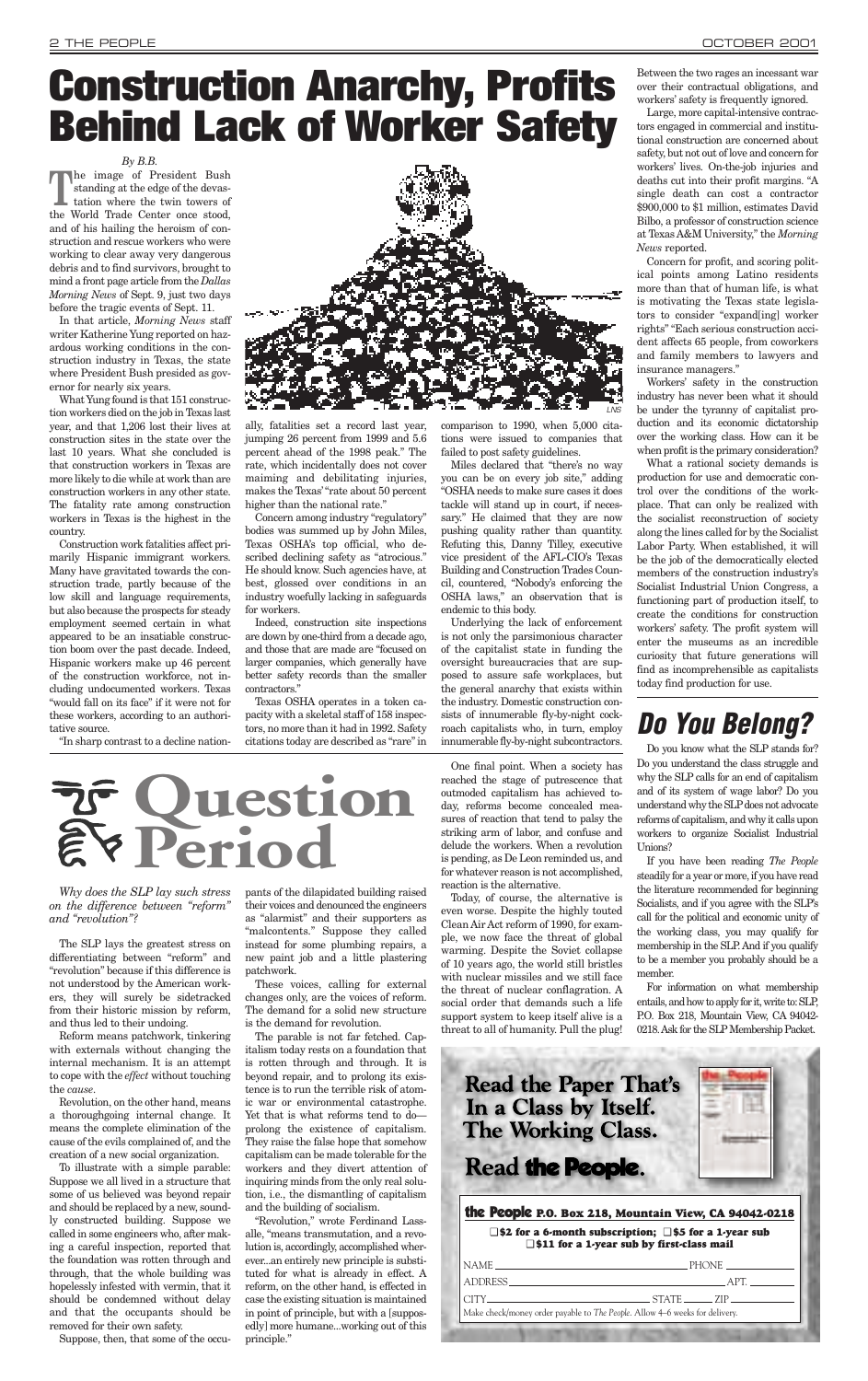Days earlier, the announcement of Secretary of State Colin Powell that the United States would withdraw even the low-level delegation it had sent to the conference promised to create something of a stir. As one *Washington Post* article put it, "There must be a better way to win friends and influence nations than walking out of conferences....But the Bush administration seems unable or unwilling to demonstrate to the world that it can find that way."

*By Ken Boettcher* **T** he United Nations World Conference Against Racism, Racial Discrimination, Xenophobia and Related Intolerance (WCAR), held in Durban, South Africa, came to an end just two days before the tragic events of Sept. 11. In the aftermath of that terrorist nightmare, news of the conference quickly evaporated from the major media. It was fated to do so anyway.

Actually, in view of past precedents set by the U.S. government, it's surprising that the Bush administration sent any delegation at all.

"The U.S. government's withdrawal from the third World Conference Against Racism is consistent with its role in the two previous international conferences on racism. It boycotted those, too," as a report on the Web site of the South Africa Independent Media Center observed.

The first WCAR was in 1978, and no delegation was sent by the Carter administration. The second was in 1983, with apartheid up for discussion. The Reagan administration sent no delegation to the conference even though Congress, seeking to clean up U.S. capitalism's international image, had forced the administration to approve the decision of the U.N. Security Council to impose economic sanctions against South Africa.

This year, the U.S. objection was that many Third World nations were calling for any statement or action plan emanating from the conference to include language that equated Israel's treatment of the Palestinians with apartheid and for apologies from the United States and European nations for centuries of the slave trade.

The reasons why those demands didn't sit well with the U.S. delegation are obvious. Israel is, at least at present, the main proxy for U.S. capital in the oilrich Middle East. And the capitalist

class stands virtually united in its fear of the economic impact that might result from issuing any explicit apology for slavery. The vision of a mountain of lawsuits or other demands for reparations—possibly successful—is too much for our poor capitalists to bear.

They needn't have worried. In fact, they probably didn't. The document finally approved by the conference, thanks largely to pressure from European Union countries, merely "agreed...to condemn the slave trade...and to voice concern for the 'plight of the Palestinians under foreign occupation," as *The New York Times* noted. The representatives of the capitalist countries of the EU, which is reportedly more dependent upon Middle East oil than the United States, were also against any potentially costly apologies for slavery. In these two matters they stood in nicely for the absent representatives of U.S. capital.

The "program of action" agreed upon by the nations that signed the agreement calls "upon all states, in opposing all forms of racism...to take effective [but nonbinding] measures to prevent the emergence of movements based on racism and discriminatory ideas."

But it is the fate of such agreements, when they can be made, to make little difference. Socialists contend that there are no "effective measures" capitalist countries can take that can truly end nomena can be fought. There are. But they require getting rid of capitalism. You see, it was capitalism itself that historically transformed ethnic differences into institutionalized racism. Its rise fostered, and was in turn fueled by, the institutionalization of chattel slavery from the 16th through 19th centuries. After the abolition of slavery in the United States, racism was reinstitutionalized by "Jim Crow" laws that

In a volatile industry, temps are valued for their expendability. When the bottom fell out of the high-tech economy, they were the first to go. Layoffs have been severe in manufacturing, administrative support and even housekeeping, according to the temporary agency Manpower, Inc. "Temporary workers? There are none, " says one worker, having lunch with several colleagues under a tree outside a San Jose contract assembly company. He explains that the company's temporary staff of PC board assemblers, shippers and receivers—more than half the building—was let go a couple of months earlier. While this young man and his friends still have their jobs—for now they caution that no one is really "permanent." Their jobs are categorized as "r egular," a term which carries no promise of security.

established segregation and disenfranchised blacks, and by the propaganda of racist ideology. These measures were clearly intended to drive a wedge between white workers and newly proletarianized former slaves.

Today the capitalist class continues to benefit from racial animosities within the working class.

That is so because capitalist ownership of the means of production forces workers to compete with each other for jobs, housing, education, health care and so on. Racial animosities and myths are reinforced as workers of different races are pitted against each other in that competition.

Temporary, part-time, self-employed and contract workers took positions at every level, from assembly to engineering. While some found the flexibility attractive, nationally more than half such workers said they would prefer a permanent job, according to the federal Bureau of Labor Statistics.

During Silicon Valley's production peak, companies maintained up to 30 percent of their workforce on a temporary basis says Priscilla Azcueta, vice president of professional services for Manpower, Inc. in San Jose. When these workers lost their jobs, they had no safety net. Many have been unable to get unemployment benefits because their jobs were too brief to qualify them.

The capitalist class has an obvious interest in fomenting and promoting racism. The division of the working class makes it easier for capitalists to lower wages and thwart organizing. It also makes it easier for the capitalist class to curtail workers' rights so as to rule more easily.

Racism serves to uphold capitalism; it is therefore not in the interest of the working class. To successfully end the class struggle and capitalist exploitation, workers need the greatest possible unity and solidarity against their capitalist exploiters.

Many workers almost instinctively resist racism as immoral, inhuman or irrational. Yet racism persists, dividing the working class, because there remains a material basis for it. By understanding the ties between racism and capitalism, and demonstrating that all workers can materially benefit by uniting across racial lines, classconscious workers can more effectively help break down racist attitudes within their class.

For example, the inequalities that exist between black and white workers can foster the false notions that white workers enjoy privileges that they need to fight to maintain, or that black workers' primary interests lie in struggling as blacks rather than as workers.

### *ALWAYS EXPENDABLE* Temp Workers Disappear **From Silicon Valley**

These perceptions cloud the facts that the entire working class is exploited and oppressed and that racial discrimination is a consequence of class divisions, not the other way around. Moreover, the inequalities that exist within the working class are small compared with the huge gulf that separates the working class from the capitalist class.

In addition, since capitalism is the root cause of racism, it follows that the fight against racism can be won only by winning the broader struggle for socialism.

Once socialism is established, the material basis for racism will be gone: The economy will be organized to satisfy all society's wants and needs and to produce an abundance for all; cooperation for the common good will replace competition and the pursuit of narrow self-interest; and true equality of opportunity will exist in all spheres of life. Although racism cannot be fully eradicated until socialism is established, the struggle for that society will necessarily make more workers classconscious and therein lies the best possible means of fighting racism in the present. Socialism could eradicate racism in a few years. At the rate they are going, it would take a hundred U.N. "conferences against racism" to even superficially affect this evil—if at all. Which path do you choose?



*By Sally Lehrman ©Pacific News Service*

SAN JOSE, Calif.—Throughout the industrial neighborhoods of California's Silicon Valley, women and men in blue smocks head out the backs of buildings at noon, midafternoon and early evening. But what once was a torrent has now slowed to a trickle.

Temporary manufacturing workers propelled Silicon Valley's rapid expansion, helping to boost the region's output of goods and services by 32 percent last year alone. Working through staffing agencies or hired directly, these primarily Asian and Latino immigrant workers assembled chips, built printers and packed products for shipping. Most made between \$8.50 and \$15 an hour.

As Silicon Valley expanded over the past decade, most of the new jobs created were contingent in nature, says Chris Benner, a specialist in economic geography at the University of Pennsylvania.

Firing temps en masse has allowed some companies to stave off cuts to their permanent workforce. Semiconductor equipment makers recall the days when workers were hard to find and sales were booming—by 80 percent as recently as 2000. According to Risto Puhakka, vice president of operations for VLSI Research in San Jose, many executives regretted having fired permanent staff in 1998, when sales slumped by 25 percent, and don't want to make the same mistake again. Temporary workers not only bear the brunt of the economic downturn, they may also be left with lingering, untreated health problems as a result of their duties. Electronics workers breathe in dozens, sometimes hundreds, of chemicals at once, says Joseph La Dou, an expert in occupational health who has followed the electronics industry for 30 years. According to the Bureau of Labor Statistics, about three times as many semiconductor and electronics assemblers lose work because of exposure to caustic, noxious and allergenic substances

# <span id="page-2-0"></span>*U.N.'S DURBAN CONFERENCE* WCAR Targets Racism, Socialism Needed to End It



*The People* (ISSN-0199-350X), continuing the *Weekly People*, is published monthly by the Socialist Labor Party of America, 661 Kings Row, San Jose, CA 95112-2724.

Periodicals postage paid at San Jose, CA 95101-7024. Postmaster: Send all address changes to *The People*, P.O. Box 218, Mountain View, CA 94042-0218. Commun-ications: Business and editorial matters should be addressed to *The People*, P.O. Box 218, Mountain View, CA 94042-0218. Phone: (408) 280-7266. Fax: (408) 280-6964.

Production Staff: Donna Bills, Ken Boettcher, Genevieve Gunderson. Robert Bills, acting editor.

Access The People online at http://www.slp.org. Send e-mail to: thepeople@igc.org

Rates: (domestic and foreign): Single copy, 50 cents. Subscriptions: \$5 for one year; \$8 for two years; \$10 for three years. By firstclass mail, add \$6 per year. Bundle orders: 5- 100 copies, \$8 per 100; 101-500 copies, \$7 per 100; 501-1,000 copies, \$6 per 100; 1,001 or more copies, \$5 per 100. Foreign subscriptions: Payment by international money order in U.S. dollars.

*(Continued on page 7)*

#### *Capital & Labor By Arnold Petersen*

**A series of essays that discuss and define such terms as capital, profit, labor power, price controls, etc., and explain the underlying causes of class conflict.**

(80 pages) \$1.25 postpaid

NEW YORK LABOR NEWS P.O. Box 218 Mountain View, CA 94042-0218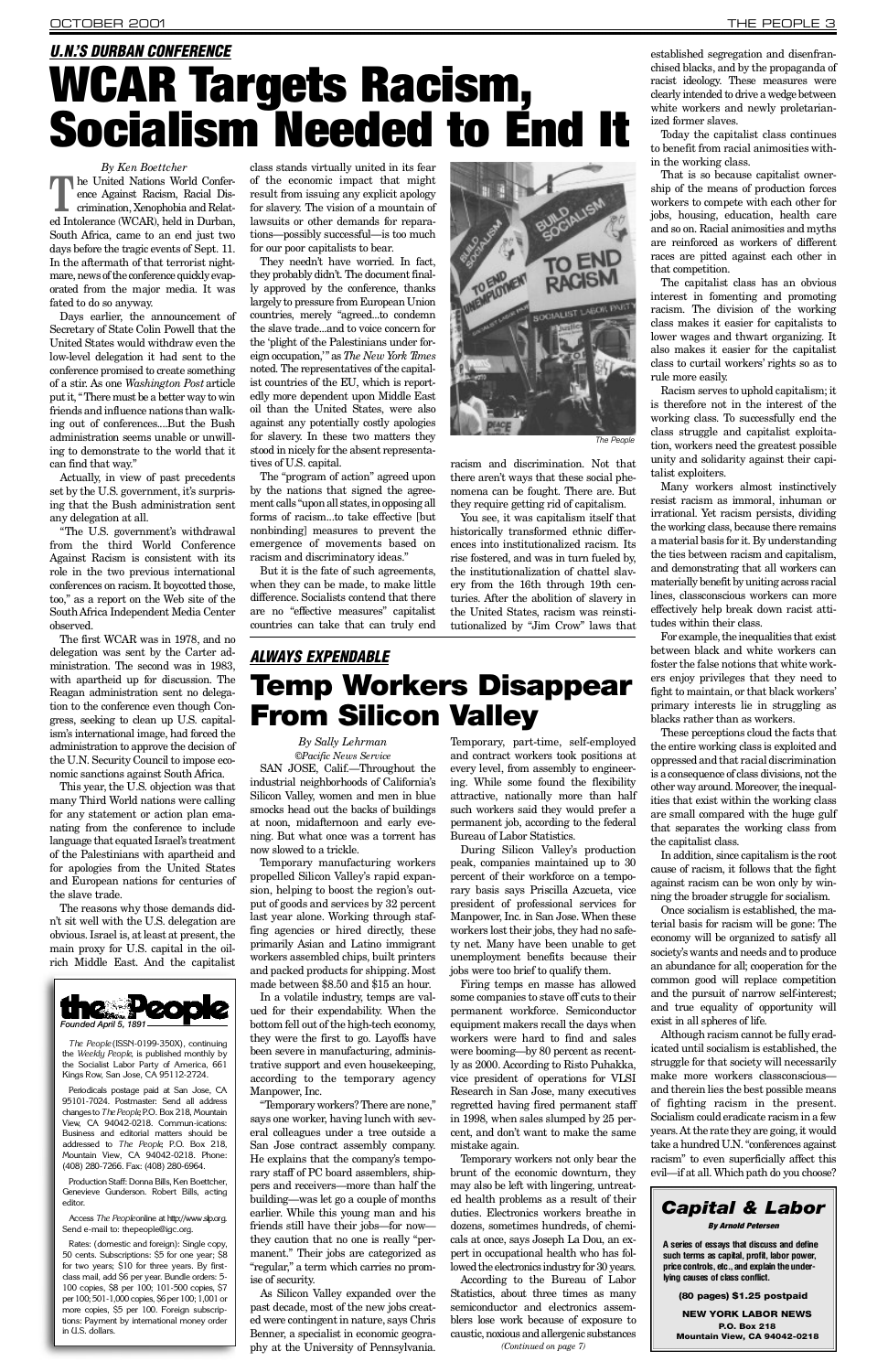President Bush, in a Sept. 15 radio address on the planning of a U.S. response to the terrorist attacks four days earlier, "explained" the reason behind the tragedy. "Great tragedy has come to us," he said, "and we are meeting it with the best that is in our country, with courage and concern for others. Because this is America. This is who we are. This is what our enemies hate and have attacked...."

Equally vague "explanations" echoed across the airwaves of the country, telling us that "what the terrorists attacked was American freedom," or that it was "mindless terrorism."

It takes nothing away from an appreciation of the freedoms that still exist in the United States, or from the courage and concern for others that thousands of workers have selflessly shown in their efforts to rescue survivors and clean up the horrific mess caused by the terrorists' cowardly attack, to note that such "explanations" offer no understanding of the dynamics of modern terrorism.

Most want an end to the U.N. embargo against Iraq, an end to Israeli stonewalling on a Palestinian state, an end to U.S. arming of the Israeli forces that have oppressed Palestinians for so long, an end to long-standing imperialist control over the region that has resulted in lower oil profits for Arab economies and growing unemployment and poverty throughout the region. What they want, in other words, is

It does nothing to bolster the demands or cause of the terrorists to note that the terrorists have made demands—on earlier occasions if not today. Those demands reveal the reasons for their anger—though only their blind allegiance to a despotic, theocratic movement can explain their callous ability to justify any ghastly means in seeking their ends.

Hundreds of thousands of Muslims have died as a result of U.S. actions or policies in Iran, Iraq, Egypt, the Palestinian region and other Arab states over the past 50 years. The United States, by virtue of its historical evolution into the leading Western imperialist power, as well as by the specific decisions of its political rulers that have contributed to this massive loss of life, is a logical target for their anger.

The illogical terrorists, however, not only assume their ends justify any means, they also do not differentiate between those who rule and those who are ruled in America.

As a report on Osama bin Laden's sympathizers in the *Seattle Times* put it after the U.S. embassy bombings in 1998, "The militant groups now threatening to attack U.S. interests around the world share a sense of rage at what they consider American interference in their cultures, U.S. manipulation of their political leaders and American troops defiling Muslim land near the holy cities of Mecca and Medina."

a rollback of Western imperialism in the region.

even now in the prisoner's dock at Wilkes-Barre, Pa., for the wholesale murder of workingmen, and by its strumpet press it is doctoring the evidence in such manner as to make the criminals innocent and the innocent criminals, thereby adding insult to injury.<sup>2</sup> Can so disreputable a government, with no honor of itself to guard, truly avenge the insult done to our flag? No!

The political representatives of the U.S. capitalist class are now making plans to deal with this virulent and ruthless strain of terrorism. In his Sept. 15 radio address, President Bush said, "We are planning a broad and sustained campaign to secure our country and eradicate the evil of terrorism." But there is little reason to hope that the "series of decisive actions against terrorist organizations and those who harbor and support them," which Bush said are in the works, will actually end terrorism.

Whatever insult comes to us from abroad can, in the very nature of things, be avenged only when that class, together with all its war-crying heelers of all degrees, has been overthrown, and its working class, its only honorable part, and that part the overwhelming majority, has attained power by capturing the government.

That is because such "decisive actions" will no doubt make the same mistake as the terrorists of Sept.11: They will not differentiate between those responsible for the violence and those who merely live in nations whose political rulers aid and abet the terrorists. They will, in short, unleash more of the state terrorism that has been visited upon the Middle East for decades, and invite more "mindless terrorism" from desperate Islamic masses.

<sup>1</sup>The U.S. battleship *Maine* sank in Havana harbor Feb. 15, 1898, following an explosion, with the loss of 260 men.

The pendulum of terrorist violence will keep swinging back and forth until the working classes of the world wake up to the need to do away with class rule and the conflicts it breeds by establishing a workerowned and -controlled economic democracy. That is the only kind of society that can wipe out the material basis of such conflicts forever by ending economic competition, establishing production to serve human needs rather than profit, and resulting in the consequent production of an abundance for all and the universal peace that will accompany it.

*— K . B .*

# *Shadowy Figures*

#### **The National Honor**

(*The People,*March 6, 1898)

No man, do he what he may, can lay upon another that dishonor that a man can lay upon himself; a man's honor is in the keeping of himself, not others. As with individuals, so with nations. A nation's honor is not in the keeping of others. It is not the conduct of other nations that honors or dishonors another; a nation stands honored or dishonored by its own acts at home. The application of these irrefutable principles are just now timely.

Whether they are conscious of their provocative role or not, as direct beneficiaries of state terror, the shadowy individual figures of the capitalist class share responsibility for the bloodshed on Sept. 11. *—K.B.* 

In the harbor of Havana several hundred United States marines have recently met their death.<sup>1</sup> Let the worst imaginable be imagined: Let it be imagined that the Spanish government itself was guilty of the stupidity of encompassing the death of these men; that it conceived, planned and executed the dastardly deed. Such action, as far as the United States is concerned, is an insult to us, no doubt. But who and what is that government that is to redress the wrong done to our honor? Upon its own character depends its fitness to demand and execute redress. Is it fit?

*Nothing can justify or excuse the heinous acts committed in New York City and Washington, D.C., on Sept. 11*—murderous acts that took *the lives of thousands of working-class men and women. However, many times the number of workers who perished in the ruins of the World Trade Center Towers and the Pentagon have died in the fac tories, mills, mines and other workplaces of America—all of them*



The government of the United States represents, not our people, but a small minority thereof; it represents not the honor, the industry, the sinews of the nation; it represents the nation's dishonor; it represents the capitalist class exclusively, i.e., a felon class. As the representative of that class, the present government is from head to foot red with the blood, not of a few hundred, but of thousands upon thousands of the nation's veterans of labor—male, female, and infant—whom in mines, railroad yards, mills and shops it daily blows up, kills, mutilates and starves by slow degrees. The class that government represents is

For individuals, socialism means an end to economic insecurity and exploitation. It means workers cease to be commodities bought and sold on the labor market and forced to work as appendages to tools owned by someone else. It means a chance to develop all individual capacities and potentials within a free community of free individuals.

The redress of whatever insult falls upon us from abroad must, in the very nature of things, be postponed to that day when we can settle scores with the nation's domestic insulters, the now ruling capitalist class, for all the insults it is daily and brazenly heaping upon the people.

By all means, let us resent the insults to our nation, and labor to avenge her.

2In September 1897, a sheriff's posse in Hazleton, Pa., opened fire on a group of unarmed, peacefully assembled miners, killing 19 on the spot and seriously wounding several others. Many of those killed and wounded were shot in the back. Despite this cold-blooded murder, the capitalist press praised Sheriff Martin, who led the posse composed of mine owners, their families and their lackeys. Martin's powerful allies obstructed efforts to bring him and his accomplices to trial.



## *Dynamics of Terror*

The privately owned and controlled means of communication in the United States have seen to it that U.S. workers know more about the shadowy figures who attacked the United States than the other terrorists.

Which other terrorists? The ones responsible for the state terrorism the U.S. government brought to much of the world during the 20th century—the ones who, together with the ghouls of reactionary theocracy, stirred the pot that served up the terrorist nightmare of Sept. 11 .

Daniel De Leon once observed that "the political heads of the capitalist class move as their masters, the capitalist class, pull the strings. According as the strings are pulled, presidents and kings, congresses and parliaments, shut their eyes to infractions of the law, or rattle their sabers. Obedient to capitalist dictation, laws are superseded, or passed; and war clouds are pulled upon the scene or pulled off."

U.S. forces have, over the past 30 years alone, been responsible for the assassination of a democratically elected president in Chile and the putting in power of a fascist dictator, Gen. Augusto Pinochet. U.S. aid has bolstered dictatorships in Nicaragua, El Salvador and Guatemala; in Saudi Arabia, Iran and Iraq; in Indonesia and the Philippines; and bolstered continued Israeli repression of the Palestinians—to name only a few of the "strings" pulled by U.S. capital in places where its material interests were threatened.

We may occasionally hear from or about the head of a U.S. corporation that has

somehow gotten its hands dirty in such goings-on. But almost never do we hear anything about the shadowy figures who control these corporations—the individual capitalists who merely own stock and never seem to get their hands dirty.

Some no doubt know all about the dirty work performed by their proxies, the CEOs and managers. Some may actually make their own calls to political puppets who they expect to "call out the troops" to protect their private interests.

Some—we almost said many, but there are not many of them—don't even know what they own. They merely collect dividends each quarter and trust to hired brokers to invest in other "properties" and multinational corporations through which they may extract even more from workers—like vampires living off the blood of the working class, at home and abroad.

### *A De Leon Editorial* The Finger of Guilt

*victims of an industrial reign of terror waged in the name of profit. The finger of guilt President Bush has pointed at the perpetrators of the crimes of Sept. 11 drips with the blood of millions of American workers.*

## what is socialism?

Socialism is the collective ownership by all the people of the factories, mills, mines, railroads, land and all other instruments of production. Socialism means production to satisfy human needs, not, as under capitalism, for sale and profit. Socialism means direct control and management of the industries and social services by the workers through a democratic government based on their nationwide economic organization.

Under socialism, all authority will originate from the workers, integrally united in Socialist Industrial Unions. In each workplace, the rank and file will elect whatever committees or representatives are needed to facilitate production. Within each shop or office division of a plant, the rank and file will participate directly in formulating and implementing all plans necessary for efficient operations.

Besides electing all necessary shop officers, the workers will also elect represen-

tatives to a local and national council of their industry or service—and to a central congress representing all the industries and services. This all-industrial congress will plan and coordinate production in all areas of the economy. All persons elected to any post in the socialist government, from the lowest to the highest level, will be directly accountable to the rank and file. They will be subject to removal at any time that a majority of those who elected them decide it is necessary.

Such a system would make possible the fullest democracy and freedom. It would be a society based on the most primary freedom—economic freedom.

Socialism does not mean government or state ownership. It does not mean a state bureaucracy as in the former Soviet Union or China, with the working class oppressed by a new bureaucratic class. It does not mean a closed party-run system without democratic rights. It does not mean "nationalization," or "labor-management boards," or state capitalism of any kind. It means a complete end to all capitalist social relations.

To win the struggle for socialist freedom requires enormous efforts of organizational and educational work. It requires building a political party of socialism to contest the power of the capitalist class on the political field and to educate the majority of workers about the need for socialism. It requires building Socialist Industrial Union organizations to unite all workers in a classconscious industrial force and to prepare them to take, hold and operate the tools of production.

You are needed in the ranks of Socialists fighting for a better world. Find out more about the program and work of the Socialist Labor Party and join us to help make the promise of socialism a reality.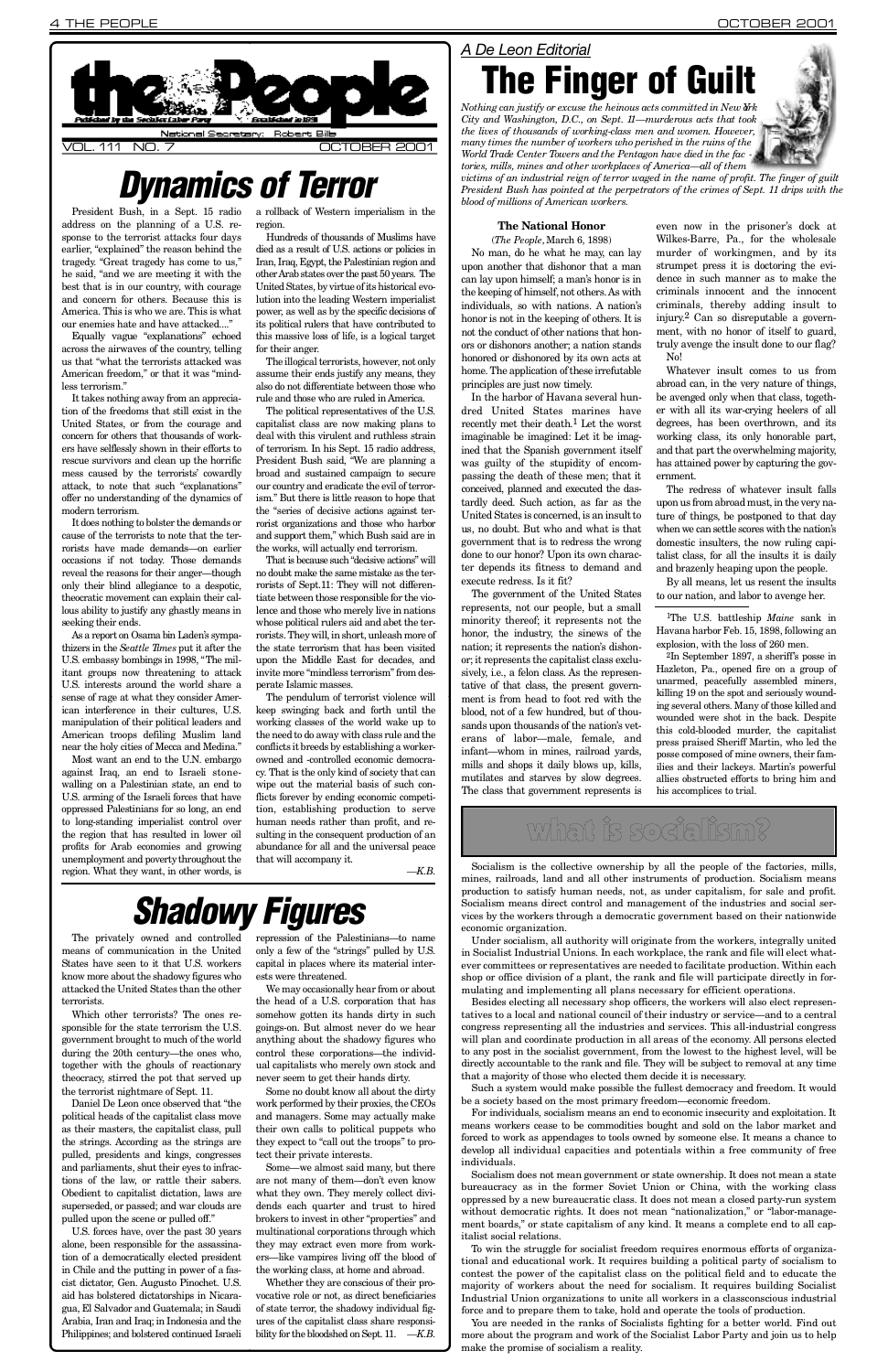*"The social anatomy of the capitalist class requires struggle. The law of exis tence of the working class is fraternity. The law of existence of the capitalist class is: 'Each man's hand against all* men's throats."

#### *—Daniel De Leon*

*By B.B.* **C** many places. Africa, victimized as it has apitalism's inherent tendency to foment conflict and war has been demonstrated many times in been by centuries of colonialism and imperialism, is no exception.

Today it is particularly evident in the Democratic Republic of the Congo (DRC), the huge artificially contrived state in the heart of the continent that is verging on total collapse. This was made clear by an article in the Aug. 12 issue of *The New York Times Magazine* entitled "The Dirt in the New Machine." Its author, Blaine Harden, exposed the rape of the eastern Congo through the extraction of a vital mineral used in the production of high-tech electronics equipment by such corporations as Sony, Nokia and many others who posture as the harbingers of advanced social and environmental concepts.

> Eastern Congo has a population of about 20 million people and contains extensive animal habitat. Among the animals there are 10,000 forest elephants, 4,000 okapi, 13 species of monkeys, and until recently 8,000 lowland gorillas (now

One of the enormous number of problems plaguing the DRC centers on the mining of coltan, a mineral that abounds in the Okapi Faunal Reserve, which is situated in the Ituri rain forest in the extreme eastern section of the country.

This mineral is three times heavier than iron but lighter than gold and processed similarly to gold by panning, requiring copious amounts of water. It is a messy, backbreaking job requiring little skill; hence it has drawn tens of thousands of impoverished workers from the region.

Coltan, when refined "in American



Miners live in squalid makeshift camps where they are threatened with disease. They are charged exorbitant prices for food and shelter by "entrepreneurs," and by brothel operators who sell female favors in exchange for coltan. This dismal scene is similar to what can be found in other tropical areas from Indonesia to Brazil. In each the motivation is profit generated from the extraction of raw materials.

However, the difference in the Congo

and European factories, becomes tantalum, a metallic element that is a superb conductor of electricity, highly resistant to heat." Harden explained. "Tantalum powder is a vital ingredient in the manufacture of capacitors, the electronic components that control the flow of current inside miniature circuit boards. Capacitors made of tantalum can be found inside almost every laptop, pager, personal digital assistant and cell phone."

Coltan had been selling for \$80 a pound during the "glory days" of hightech expansion. With the current glut in the industry, its price has plummeted to \$8. However, this has not prevented continued habitat destruction, environmental degradation and conflict centered about the mining of the substance.

estimated at less than 1,000—it seems the miners have indiscriminately killed all kinds of game, including gorillas).

In addition, about 10,000 Mbuti people have traditionally lived off of the forest bounty and apparently settled into a balanced relationship with their environment. But their existence also is threatened because mining operations have clear-cut extensive stands of the giant eko tree that comprises the forest canopy. Eko flowers attract honeybees, whose product the Mbutis harvest.

is the collapse of state control and the anarchy that has descended upon the country. Marauding bands of wellarmed adventurers from Uganda and Rwanda operate freely along with local predators. Monthly deaths due to disease total 72,800, according to an assessment by the World Health Organization.

" A scalding report that was presented this spring to the United Nations Security Council said that coltan perpetuates Congo's civil war," Harden wrote. "The report said...that the war 'has become mainly about access control and trade' of minerals, the most important being coltan."

"Adversaries and enemies are at times partners in business, get weapons from the same dealers and use the same intermediaries," Harden added. "Business has superseded security concerns."

(4) Allowing the takeover of major sectors of the economy by foreign firms, such as Monsanto, and allow the flooding of domestic markets with cheap imports.

Probe any current Third World conflict today, and behind it stands the ghostly shadow of capitalist imperialism past. The case of the Congo is one of the most onerous. Belgian King Leopold II brutalized the country to the tune of 5 to 8 million Congolese who were killed in the process of enforcing the quotas for rubber and ivory! After the Belgian tyrant's departure, 50 years of colonial domination followed, ending in the 1961 CIA-orchestrated assassination of Patrice Lumumba, the first democratically elected head of state in the country's history. Then followed U.S. support of billionaire dictator Mobutu Sese Seku who "set a poisoned table for the chaos that followed his eventual overthrow in 1997."

gy. Thus, opposition to reform from within the ruling class does not stem from any concern over the threatened rights of the country's working class.

Since the infamies of coltan mining surfaced, high-tech corporate gentry have been scrambling to disassociate themselves from the Congo malaise lest their 21st-century environmental images are besmirched. Areport to the U.N. Security Council calling for an embargo on the export of coltan and other raw materials from the Congo, Uganda and Rwanda led Belgian Sabena Airlines to declare that it will no longer ship coltan. Nokia and Motorola have demanded that their suppliers not use coltan that is illegally mined in the Congo. Kemet of Greenville, S.C., and Cabot of Boston, the first and second largest manufacturers of tantalum, declared coltan from the region to be off limits.

Such efforts seeking the "moral high ground" come precisely at a time when a glut of tantalum exists on the world market, reflecting the depression that has seized the high-tech industry worldwide. How convenient!

The U.N. embargo on coltan from Uganda and Rwanda has not gone into effect. Even if it did it does not cover the DRC.

There are some who have no selfish material interest in coltan who oppose or are indifferent to outside efforts to rein in the trade and the havoc it wreaks in the DRC. Some of these are dedicated to the preservation of the environment and the natural habitat. Others simply want a Congolese solution to the country's problems because past interference is at the root of the country's present problems. There are those who assert that some employment for the impoverished people of the region is better than none. Their perception of the options is unfortunately constrained by the notion that capitalism is the natural order of things. They fail to understand that the problem does not lie in good people or bad; good government, or bad; good policies or bad; proper controls or no controls. The problem is inherent within the very nature of the system of private ownership of the means of wealth production that exercises global domination, and whose sole motivation, production for profit, engenders war, chaos, environmental destruction and disease. This is capitalism's sepulchral benefice, its "horn of plenty. "

# <span id="page-4-0"></span>Congo Chaos Linked To High-Tech Profits

#### *By Diane Secor*

India Planning and Divestment Minister Arun Shourie recently complained that India's government is not repressive enough toward workers and is not making enough concessions to foreign capitalists.

Shourie claimed that China and Vietnam were winning the race to lure foreign investors and that India was falling behind. According to an article posted on Aug. 26 by rediff.com, an online search engine and news service, Shourie said:

"China executes 12 people a day. We can't even prosecute someone for [electric] power theft....China has no trade unions in special economic zones, workers who work eight-hour shifts promise to work for 12 hours if need be at the same wages, and you have hire and fire. If the MPs [members of Rajya Sabha, India's parliament] agree to this, India will overtake China....Vietnam has a tax rate of 35 to 42 percent for domestic firms but brings this down to 10 percent for firms with foreign investment. However, if you invest your repatriable profit back in Vietnam, you get full tax rebate....We all know that China's agriculture productivity is much higher than ours, but do we know that almost all cotton in China is BT cotton [a genetically modified strain] from Monsanto? We've thrown out Monsanto." The "reforms" Shourie and other Indian politicians are after are meant to please foreign capitalists who invest in India. What they would boil down to if enacted would be:

(1) Greater state repression of workers and offering foreign investors a union-free, strike-free, docile workforce that can be more intensely exploited.

(2) Giving foreign investors more control over the enterprises that they invest in and permitting the massive layoff of workers to make these companies more "competitive."

(3) Offering more government subsidies and tax breaks to foreign capitalists who set up shop in India.

Shourie claimed that Prime Minister Atal Bihari Vajpayee and other leaders of the Bharatiya Janata Party, which dominates the National Democratic Alliance government, support the "reform" agenda. However, he also complained that opposition within the government has slowed efforts to enact and implement these reforms.

Opposition within the Indian government to some of these "free market" economic reforms reflects the various schisms and competing interests within India's ruling class. Although the dominant factions of the ruling class presumably would benefit from more foreign investment, some local capitalists almost certainly would be driven out of business.

Companies based on more "traditional" tools and methods of production cannot compete with foreign firms, which have access to more advanced technolo-

India is not as despotic as China, where workers who protest are thrown into lao *gai* labor camps. (See *The People*, September 2001.) Strikes are commonplace, and the freedoms of speech, press, assembly and to form unions still exist. Nevertheless, there is government repression of Indian workers, and it seems to be increasing as India's government is under pressure to kowtow to the demands of foreign capitalists.

An example of this increased repression occurred last month, when 100,000 teachers from Gujarat went on strike demanding wage and transport allowances increases.

The government ordered an end to the strike and, as reported by Ananova.com, invoked the Essential Services Maintenance Act, which "means employees can be arrested and charged if they fail to return within three days." Another Ananova report said that 450 of the striking teachers were arrested when they "shout- [ed] antigovernment slogans." They were later released and warned "not to breach the peace again."

The fact that these strikes continue in spite of laws and government repression demonstrates that India's working class will not be easily cowed. However, Shourie's statements reflect a tendency in India's government to try to create a more docile workforce, which can be more readily exploited by foreign capitalists who invest in that country.

# Will India Become Another China?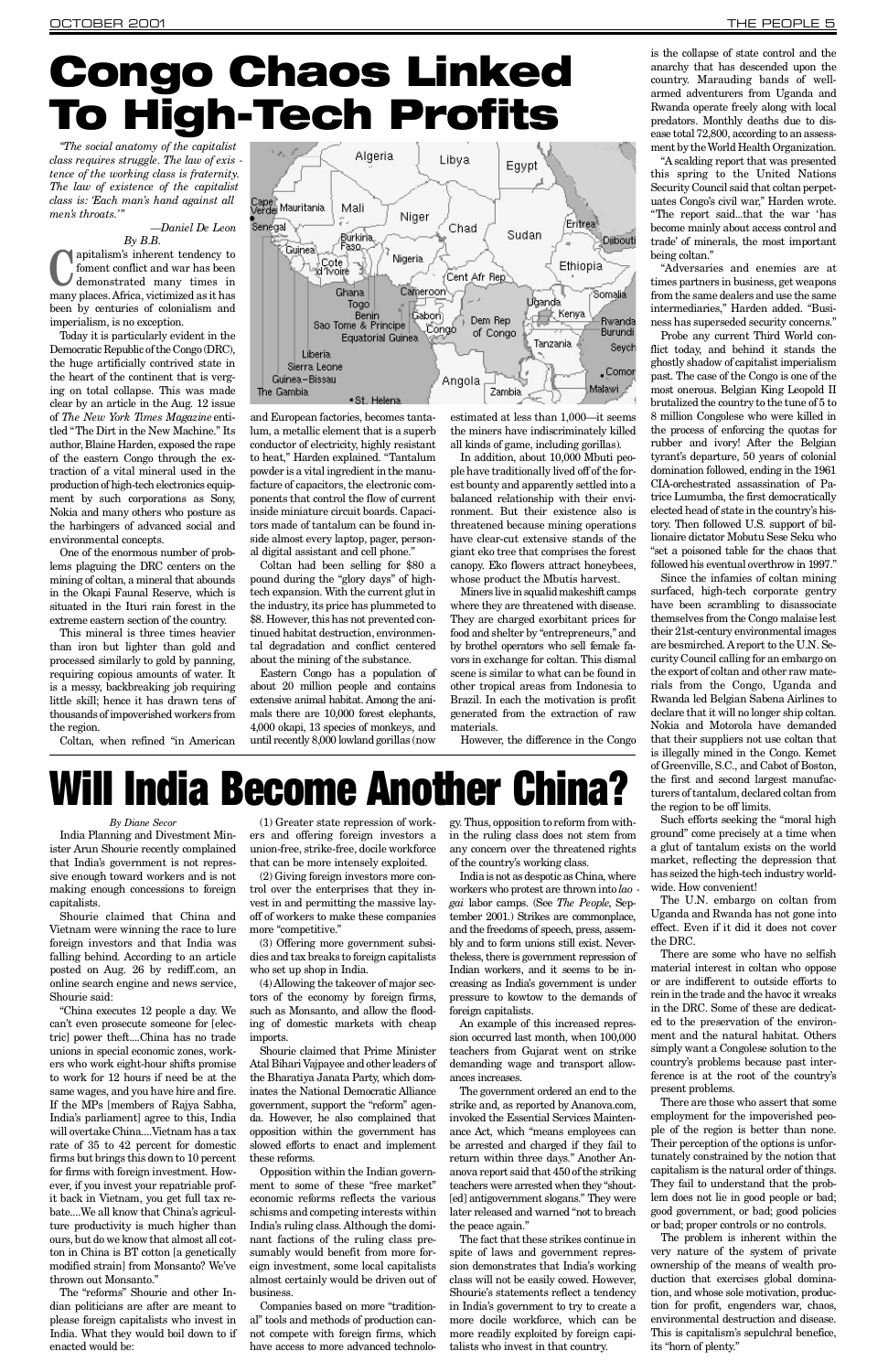| NAME <sub>2</sub>                                                       |  |
|-------------------------------------------------------------------------|--|
|                                                                         |  |
| CITY STATE ZIP                                                          |  |
| Socialist Labor Party, P.O. Box 218, Mountain View, CA 94042-0218 10/01 |  |

*Please send me free information on socialism.*

of crisis. Even then needs get met only when the price is right and when those in need have the wherewithal to meet that price. As has been seen, the right price can get out of reach in certain situations, especially when it means big profits for greedy business owners.

Under socialism, those crises that arise will be met with the full productive capacity of society. Since the means of production will be owned and democratically controlled by all of society these needs will be met not for the greatest possible profit, but to make sure our fellow human beings do not suffer needlessly from want following a disaster. The events of Sept. 11 are a glaring example of the consequences that a greed-driven system produces. Can we afford to delay any longer in ushering in a system that promotes peace and cooperation? It's time for the working class to organize politically and economically to begin a socialist reconstruction of society, a society that will be based on human needs, not bigger profits. The Socialist Industrial Union program of the SLP offers the best hope of the working class to free itself from these troubling times.

During this eight-year period, 4,451 persons were killed during their employment in industries covered by the Compensation Act,

The full horror of this situation is brought out by a comparison with the World War. During the war 4,266 Illinois soldiers were killed: the industrial battlefield of the state has in eight years taken nearly 200 more—excluding many dangerous industries. Also during the war 13,794 Illinois soldiers were reported wounded; while one single industrial year claimed more than 61,000 victims. In other words, Illinois industries produce in each year four times as many casualties to its population as did the entire World War.



(*Weekly People*, Oct. 2, 1926)

The Illinois State Bureau of Industrial Accident and Labor Research has just made public a report on industrial accidents in industries covered by the Workmen's Compensation Act of Illinois, and the figures it reveals are, to say the least, appalling. The research covers the eightyear period from 1917 to 1924, and what we learn is that "peaceful" industrial pursuits in Illinois are more destructive than the worst war in history.

The section advertised its discussion group in three issues of the *Free Times*, an off-beat publication in Cleveland, and one issue of *The Plain Dealer*. We also rented a meeting room at a Days Inn just south of Cleveland for the first and last Sundays in July. Five people attended each meeting, including two college students and two other nonparty members. Good discussions were held at each meeting and the students accepted *People* subs. We also received two phone calls regarding the meetings. The callers did not attend, but one accepted a subscription. The responses we had were from the *Free Times* ad. No response came from *The* Plain Dealer ad.

> which excludes many, notably farming and railroading—the latter and related industries because the employment involves interstate commerce. On the estimate of an average of two persons being left dependent by each fatal accident, nearly 9,000 persons lost their means of support.

> During the same eight-year period, 365,267 persons were reported under the act as injured. In 1923 alone, which was the peak year, 61,810 persons suffered injuries that kept them from their employment at least eight days. 1925, however, is expected to outtop even 1923, but as the figures are not yet complete that year is

not included.

The two college students who were at the July meetings also were at the Street Fair on Saturday for five or six hours. They were very helpful distributing leaflets.

**Social & Discussion-Section** Cleveland will hold a social and open **TEXAS** discussion on Sunday, Oct. 28, at 9626 York Rd., North Royalton. Begins at 1:30 p.m. Refreshments served. For more information please call 440-237-7933.

Is it not nearly time for the workers to cry halt?!

#### *(Continued from page 1)*

# SLP Field Reports

#### **SECTION CLEVELAND**

**Activities notices must be re-** the Central Library, but the exact please call Sid at 503-226-2881 or visit our Web site at http://slp.pdx. home.mindspring.com. The general public is invited.

### **Houston**

The section had a booth at the Slavic Village Harvest Festival on Fleet Ave., in Cleveland, Saturday, Aug. 25, and Sunday, Aug. 26. In the past, dozens of people stopped at the booth to ask for

information, to ask questions, make comments or to argue. It is a wonderful opportunity to talk to people about our program. This year the Saturday session resulted in six subscriptions for *The People*.

The Sunday date resulted in no subs. It rained six separate times. Four times there were light sprinkles, and we had to clear all the material from the tables because the wind blew the rain under the tent. One time it rained fairly hard for about 20 minutes, and one time there was a heavy downpour. People crowded into the tent during those two heavier rains. There was so much confusion most of the day that we weren't able to get any subs. Some of the leaflets and *Peoples* unavoidably got damp or wet, but about 250 *Peoples* were passed out on both days, besides several hundred leaflets and Socialist Studies.

The state's "right to hire, right **Pitching In** to fire" law gives "capital" a license to dominate. Also, the state's constitution prohibits the people from initiating a ballot referendum. Everything has to come down from the state legislature. Working conditions in many plants in North Carolina are abysmal: filthy, dangerous, hectic places where working people must either put in long hours or take a second job to have a decent standard of living. Many middle-aged people appear to be 15 to 20 years older than what they are. Social conditions are little better. Police routinely set up roadblocks for license or seatbelt checks as a means of fleecing the public for cash. During my stay in the state, a "click it or ticket" campaign netted over \$300,000 in a week! In Greensboro, federal agents and local police shake down Greyhound passengers traveling from New York to Atlanta. Probable cause

doesn't exist in North Carolina. I don't agree with everything

The reaction of passersby to the display and the material was

the usual. We were called commies and told to go back to Russia. There were glares and scowls and thumbs down. Nevertheless, a steady stream of people came to the booth, talked, asked questions and were curious and sympathetic. Comrade Ray Simmons repaired s everal SLP signs about 2 feet by 4 feet in size, two of which were hung on the tables in front of the tent. One of the signs has a large red arm and hammer symbol on it, and apparently some people mistook it for the communist hammer and sickle.

Nonetheless, it was a wonderful experience. There were questions, comments, discussions, and some arguments and hostile remarks.

> Robert Burns, Organizer Section Cleveland, SLP

### 2550**75100 years ago**

## activities

**ceived by the Friday preceding the** time varies. For more information **third Wednesday of the month.**

#### **OHIO**

#### **North Royalton**

#### **O R E G O N**

**Portland** 

**Discussion Meetings-Section** Portland holds discussion meetings every second Saturday of the month. Meetings are usually held at http://houstonslp.tripod.com.

**Discussion Meetings—**The SLP group in Houston holds discussion meetings the last Saturday of the month at the Houston Public Library, Franklin Branch, 6440 W. Bellfort, southwest Houston. The time of the meetings varies. Those interested please call 713-721-9296, e-mail houstonslp@lycos.com or visit the group's Web site at

### Steps You Can Take...

You can help provide for the long-term financial security of *The People* by including a properly worded provision in your Will or by making some other financial arrangement through your bank. Write to the Socialist Labor Party, publisher of *The People*, for a free copy of the booklet, *Steps You Can Take*. Use this coupon.

Socialist Labor Party • P.O. Box 218 • Mountain View, CA 94042-0218 Please send a free copy of *Steps You Can Take* to:





### To Break the Chains Of Wage Slavery, Workers Need Socialist Education.



#### SLP • P.O. BOX 218 • MTN. VIEW, CA 94042-0218

This is my contribution of \$ \_\_\_\_\_ for *The People's* Thanksgiving Fund, which will help to support the SLP's official journal. (Make checks/money orders payable to *The People*)

| I pledge \$ _______. I will pay this pledge by ____________(date).                                                                                              |  |              |
|-----------------------------------------------------------------------------------------------------------------------------------------------------------------|--|--------------|
| NAME NAME                                                                                                                                                       |  |              |
|                                                                                                                                                                 |  |              |
| <b>CITY</b> CITY CITY                                                                                                                                           |  | STATE __ ZIP |
| Acknowledgments will be made in The People. Please indicate if a receipt is<br>desired: $\Box$ Yes $\Box$ No. (Political contributions are not tax deductible.) |  |              |

#### Socialist Reconstruction Of Society

A speech delivered by Daniel De Leon in 1905 after the founding con-vention of the Industrial Workers of the World. This classic explains why workers must organize politically and industrially to abolish the capitalist system of wage exploitation and establish a socialist society.

80 pp.—\$1.50 postpaid

New York Labor News P.O. Box 218 Mountain View, CA 94042-0218

Not a Marxist, but...

I am not a Marxist, but I do have a great deal of sympathy for working people. I have worked in the service industry for years, primarily in the South. North Carolina treats its working people like slaves, which for all intents and purposes they are.

your organization stands for, but I believe free expression is important and that this country's media is biased in many respects.

James Dillon

Las Vegas, Nev.

I've arranged to have \$40 deducted from my biweekly paycheck and directly deposited into the SLP's checking account. I know it's only peanuts, but perhaps if we can encourage other younger comrades who are getting a regular paycheck to do the same we may provide some relief to the organization until a more substantial solution is found.

Chris Camacho Miami, Fla.

**Letters meant for publication should be brief and on subjects likely to be of interest to our readers. Anonymous letters are not printed, but names are withheld upon request.**

# letters to the People

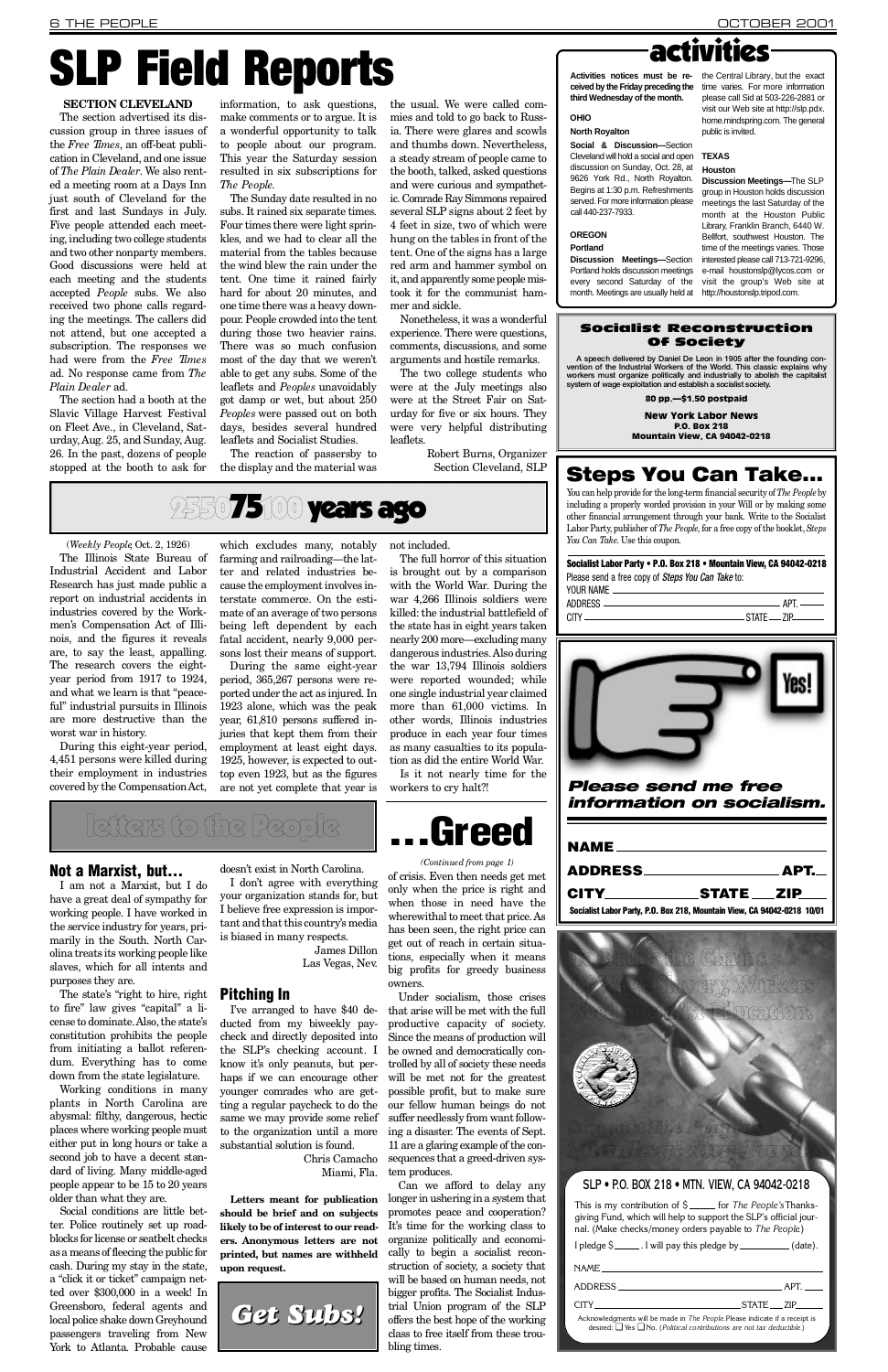teed rights of the American people. President Bush says that the terrorist acts of Sept. 11 were acts of war and that the country is now in a state of war against terrorism. He has presented the conflict as one of "good versus evil" and pledged to "eradicate terrorism's networks." But no intelligent person can accept such simplistic "explanations." Such assertions merely show that the president and his advisors are woefully uninformed and inept, or that they have chosen to conceal a more complicated truth behind a shroud of mysticism.

The human wretches who committed those foul deeds were not bent on suicide and murder for their own sake. They were missionaries in service to a cause, religious zealots, political fanatics, or both.

But terrorism itself isn't a country or even a cause. It is a method, a means to an end, a tactic employed in pursuit of some goal. Terrorism is not something that can be tracked down, flushed out of its lair and eradicated.

To end terrorism it is essential that the motivation that prompted men to commit the heinous acts of Sept. 11 be understood. Obviously no one believes that the men who committed those crimes acted out of purely selfish personal motives. Indeed, nothing in this world happens in a social vacuum. It is at best naive to contend that the terrible events of Sept. 11 were unprovoked, regardless of how completely unjustified and indefensible they were.

There are those who suggest that the motive behind the attack on the World Trade Center and the Pentagon was revenge for the countless acts of equally dreadful terrorism and butchery perpetrated by the United States. They presume to know what was on the minds of the men who commandeered the airliners and rammed them into the targets chosen or chosen for them on Sept. 11. In truth, however, the men directly involved did not disclose their motives and their surviving confederates have not spoken out to claim responsibility for the crimes. What those motives were can only

But as the Silicon Valley economy continues to crumble, few former temps are likely to be so lucky. "Many of our workers are deforward with more optimism than but it is not insurmountable for a pressed," says Raquel Santo, a pro-Center for Occupational Safety and Health. "They don't know what kind of job they can get now."

be a matter of speculation.

#### **SLP** Sustainer Fund

Nonetheless, it is true that capitalism has destroyed many more lives and caused much more devastation in pursuit of profit and power around the world than occurred in Manhattan and Washington, D.C., on Sept. 11 .

It is also true that capitalism has devoured many times the number of American lives in pursuit of its material goals than were snuffed out on Sept. 11—not only in foreign wars and lesser military adventures—but in the factories, the mills, the mines of our country.

gate the constitutionally guaran-*(Continued from page 1)*

#### USA **NATIONAL HEADQUARTERS**

E-mail: iluvhumanity@ vahoo.com.

SLP, P.O. Box 642, Skokie, IL 60076-0642.

Robert Burns, 9626 York Rd., N. Royalton, OH 44133. Call (440) 237- 7933. E-mail: j.oneil@ worldnet.att.net.

DULUTH For information, call Rudy Gustafson at (218) 728- 3110.

The roots of terrorism in the modern world will not be found in the mountains of Afghanistan. They are embedded in the soil of a social system that bears terrorism as one of its fruits. Rooting out terrorism, whether perpetrated by a political state armed with sophisticated weapons or by some sect of selfanointed avengers, will take much more than a few bombs tossed in the wrong direction. The root of terrorism in the modern world is capitalism, a system that "foments civilization, and yet... incites to barbarism," as Daniel De Leon once observed. There is no need to track down terrorism, but the need to root it out is urgent.

# ...Temps

**HOUSTON** Call (713) 721-9296. Web site: http://houstonslp.tripod.com. Email:houstonSLP@ lycos.com.

HUNTER COLLEGE, **NYC** HunterSLP@aol.com

LongIslandSLP@aol. com.

#### **MIAMI** Call (305) 892-2424. Email: redflag@bell-

Ave., Middletown, CT 06457. Call (860) 347-

**MINNEAPOLIS** 

# directory

NEW LONDON, CONN. SLP, 3 Jodry St., Quaker Hill, CT 06375. Friars Ct., Apt. A, South Bend, IN 46637- 4365; (219) 722-6828.

#### **S.W. VIRGINIA**

as do manufacturing workers in general—including those in the coal and petrochemical industries.

Call (516) 829-5325. Email: nycslp@aol.com. Web: http://hometown.aol. Thad Harris, P.O. Box 1068, St. Paul, VA 24283-0997. Call (540) 328-5531. Fax (540) 3 28 - 40 59.

#### com/hunterslp/index. **AUSTRALIA**

OCEANSIDE, CALIF. Call (760) 721-8124. PALMDALE, CALIF. E-mail: med@ptw.com **PHILADELPHIA** SLP, P.O. Box 28732, Philadelphia, PA 19151. Call (215) 234-4724. Email: slpphilly@aol.com

**PITTSBURGH** Call (412) 751-2613. PONTIAC, MICH. Call (810) 731-6756.

south.net. **MIDDLETOWN. CONN.** 

4003.

**CALIF.** SLP. P.O. Box 221663 Sacramento, CA 95822- 8663.

SACRAMENTO.

These health hazards are exacerbated by the fact that temp workers rarely have health coverage. According to a February 2001 survey by the Bureau of Labor Statistics, only about a fifth of temporary employees have employer-provided insurance.\*Among those who work through temporary agencies, a scant 11 percent have such coverage.

#### SLP, 506 Hunting Hill SAN FRANCISCO **BAY AREA**



#### SOUTH BEND, IND. Jerry Maher, 52105

Ignacio Torres worked as a temp in the San Jose area. "There was no health coverage," he recalls. "If you got sick, you might get laid off." Torres managed to move on to full-time employment.

**HEADQUARTERS** SLP. 1550 Laperriere Ave., Ottawa, Ont., K1Z 7T2. Call Doug Irving at (613) 728-5877 (hdqtrs.); (613) 226-6682 (home); or (613) 725-1949 (fax).

#### **VANCOUVER** SLP. Suite 141, 6200 McKay Ave., Box 824,

PORTLAND, ORE. SLP, P.O. Box 4951, Portland, OR 97208. Call (503) 226-2881. Burnaby, BC, V5H 4M9. **UKRAINE** 

Sergiy Skubenko, 42, 10/1 Pryvokzalna Str., 04116 Kiev, Ukraine SS. E-mail: escort 71@hotmail.com

Prepaid orders only. Send check or money order payable to: *The Pe o p l e , P. O. Box 218, Mountain View, CA 94042-0218*

In this 1901 address, De Leon ex-plains the origins and meaning of anarchism as a concept of government and why it has no application in modern industrial society. Includes Paul Lafargue's "The Police and the Anarchists."

> \*Health insurance is "employer provided" in the same sense that the cotton clothing worn by African-American slaves was planter provided. The cotton was stolen. So is the wealth that capitalist employers use to arrange for employee health insurance. It comes from what Karl Marx called surplus value, which is that part of labor's product that is not returned as wages. Capitalists find it cheaper to buy health care in bulk than to pay workers higher wages. This enables capitalists to keep a larger share of what labor produces. Not content with this, the capitalists and their apologists add insult to injury by calling this a "benefit" to the workers, when what it is really is a premium on the fundamental theft embedded in the wagelabor system.—*The People*.

**2001 National Convention Banquet Fund** Jack Blessington \$100. (Total)

NATIONAL OFFICE, SLP, PO Box 218, Mtn. View, CA 94042-0218; (408) 280-7266; fax (408) 280-6964; e-mail: socialists@slp.org; Web site: www.slp.org.

#### ALBANY, N.Y.

SLP, P.O. Box 105, Sloansville, NY 12160- 0105.

#### ATHENS, TENN.

can be easily supported at present." body of men and women who are gram director at the Santa Clara Please use the coupon on page 6 determined to meet the challenge.

#### CHICAGO

An insightful series of editorials on Victor L. Berger's performance as "the first Socialist in Congress?" This pamphlet answers the question: How should a Socialist act if he or she were elected to Congress or to other high office?

#### CLEVELAND

#### CORPUS CHRISTI, TEX. Call (512) 991-0287.

DALLAS Call Bernie at (972) 458-

DENVER

2253

### Call (303) 426-5108.

### EASTERN MASS.

### Call (781) 444-3576.

LONG ISLAND, N.Y.

k57heck@cs.com.

webtv.net.

h<sub>tml</sub>

Call (203) 447-9897. NEW YORK CITY

Karl Heck, 5414 Williams Ave., White Bear Lake, MN 55110-2367. Calll (651) 429-7279. E-mail: SEABROOK, N.H. Richard H. Cassin, P.O. Box 2538, Seabrook, NH 03874. Call (603) 770-4695.

#### **MILWAUKEE** SLP, 1563 W. Rogers St., **ST. PETERSBURG,**

Milwaukee, WI 53204- 3721. Call (414) 672-2185. E-mail: milwaukeeslp @ FLA. Call (727) 321-0999.

Web: http://slp.pdx. home.mindspring.com E-mail: slp.pdx @mindspring.com.

SLP, P.O. Box 70034, Sunnyvale, CA 94086- 0034. (408) 280-7458. E-mail: slpsfba@netscape.net.

Brian Blanchard, 58 Forest Rd., Trevallyn, Launceston, Tasmania 7250, Australia. Call or fax 0363-341952.

#### **CANADA NATIONAL**

*(Continued from page 3)*

#### *Yes! Send a bundle of The People:*

❑ *5 copies for 12 issues — \$4.80* ❑ *10 copies for 12 issues — \$9.60* ❑ *15 copies for 12 issues — \$14 . 4 0* **NAME**. *ADDRESS A P T.*

*CITY/STATE/ZIP* 

## **Distribute**

# **Terrorist Attacks**

**The Paper That's In a Class by Itself.**

**The Working Class.**

### **Distribute The People.**

### Socialism vs. Anarchism

#### By Daniel De Leon

80 pages — \$1.25 postpaid

NEW YORK LABOR NEWS P.O. Box 218 Mtn. View, CA 94042-0218

(Aug. 17-Sept. 7) **Thanksgiving Fund** SLP Group of Minneapolis (\$295): Karl Heck \$100; Irene Schelin \$60; \$25 each Steve Druk, Ross and Norma Schelin; \$20 each Glenn Schelin, Lila Holmdahl, Robert Jensen; Harvey Rodich \$15; \$10 each Bill Prinz, Donald Donaker, Ewald Nielsen; A .

Eiden \$5.

Total: \$320.00

**Press Security Fund** Section Cook County, Ill., \$100; Sol Berman \$22.34; Henry Coretz \$20; Phillip Grandstaff \$15; Jim Comerford \$10; Richard Wilson \$8; Anthony ARico \$7; Frank Rudolph \$5; Ronald G. Spangler Jr. \$2. Total: \$189.34

Robert Burns \$150; Bernard Bortnick \$100; \$50 each Joseph McCabe, Carl C. Miller Jr., Karl H. Heck; John-Paul Catusco \$48; Section San Francisco Bay Area: Jennie Seekford \$42; Donald J. Donaker \$25; Lois Kubit \$10.

Total: \$525.00

#### **Leaflet Fund**

Reynold Elkins \$15; \$2 each Aaron Robertson, Daniel B. Lazarus. Total: \$19.00

funds

to contribute all you can to help the SLP overcome this crisis.

coming all the Party's financial problems, only of meeting the immediate crisis by eliminating the deficits and gaining some ground toward building up the cash reserves to a point where we can look *(Continued from page 1)*

Please consider becoming a regular monthly contributor to the *S L P Sustainer Fund*.

The financial crisis that the SLP is confronted with today is severe,

# . . . Financial Crisis

108 pages — \$1.50 postpaid

NEW YORK LABOR NEWS P.O. Box 218 Mtn. View, CA 94042-0218

A Socialist in Congress: His Conduct & Responsibilities